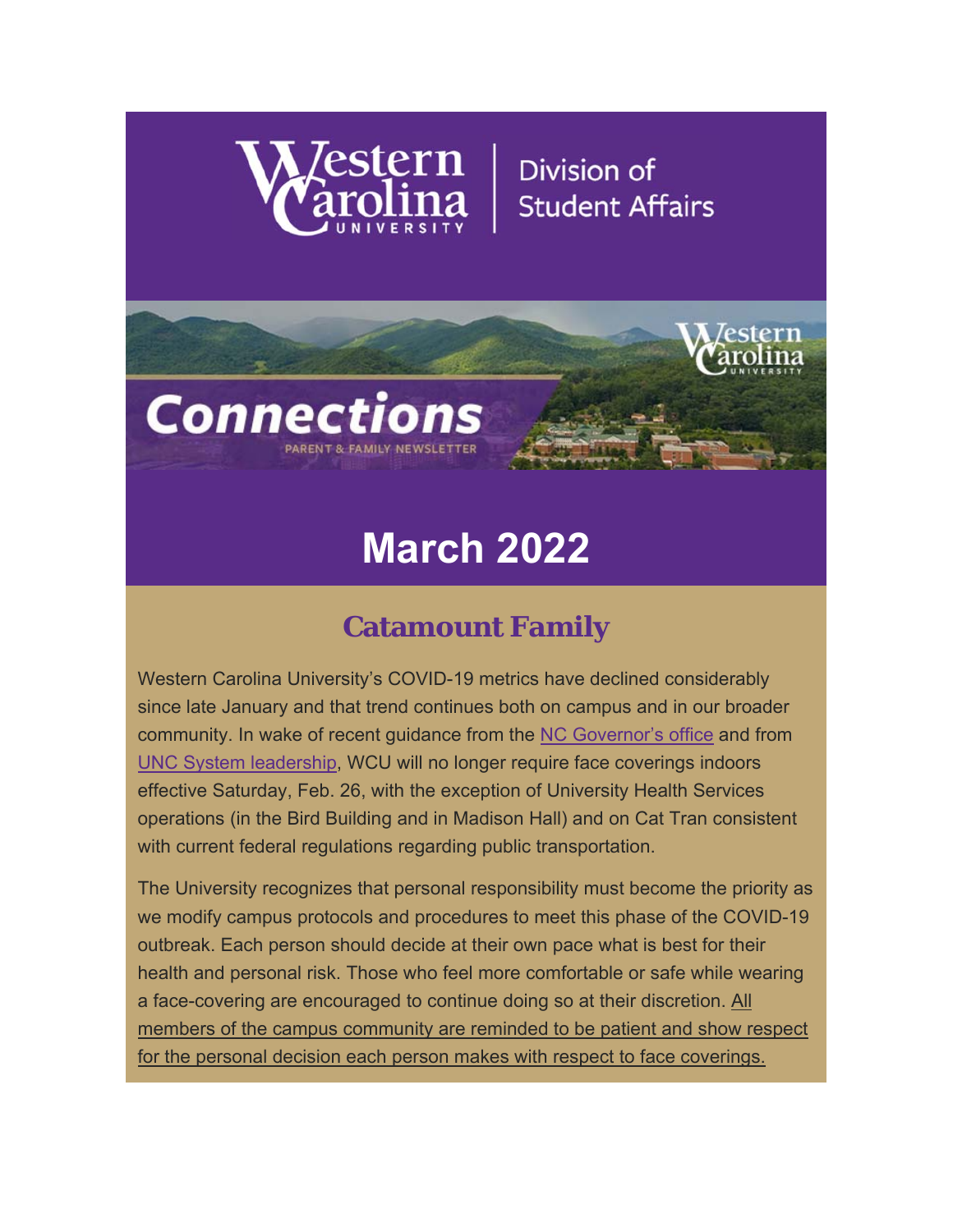Students should continue to report their COVID status through MYWCU COVID19. In addition, the campus community should continue to follow the updated Catamounts Care guidelines.

### **Residential Living Room Selection**

Room Selection for Continuing Students takes place between February 22 and March 26, 2022. A **brochure** outlining the process for Room Selection for continuing students was placed in Suite Boxes of all residential students in January. In addition, the room selection website at **roomselection.wcu.edu** highlights the details on how you will select a room for the 2022 - 2023 academic year. The website includes some video demonstrations, the steps to select a room, the dates in the room selection process, and some supplemental forms.

#### **Steps in the Room Selection Process**

- 1. Pay the \$150.00 non-refundable housing deposit. You can pay this in MyWCU or by visiting Student Accounts. Be sure to select the "**2022 Fall Continuing Student Deposit**." *We encourage you to pay this deposit as soon as possible to have the earliest access to the next step.*
- 2. Log in at onlinehousing.wcu.edu and complete the Housing Agreement. If you plan to participate in an Open Room Selection date, we encourage you to log in early as the date and time you complete the Housing Agreement will determine your priority in the Open Room Selection dates.
- 3. On the appropriate date, select a room.

#### Information Session on Room Selection

March 14 @ 4:00 pm

#### **Room Selection Dates**

 **March 16 - Same Room Selection.** Eligible students can reclaim their current space for the 2022 - 2023 academic year.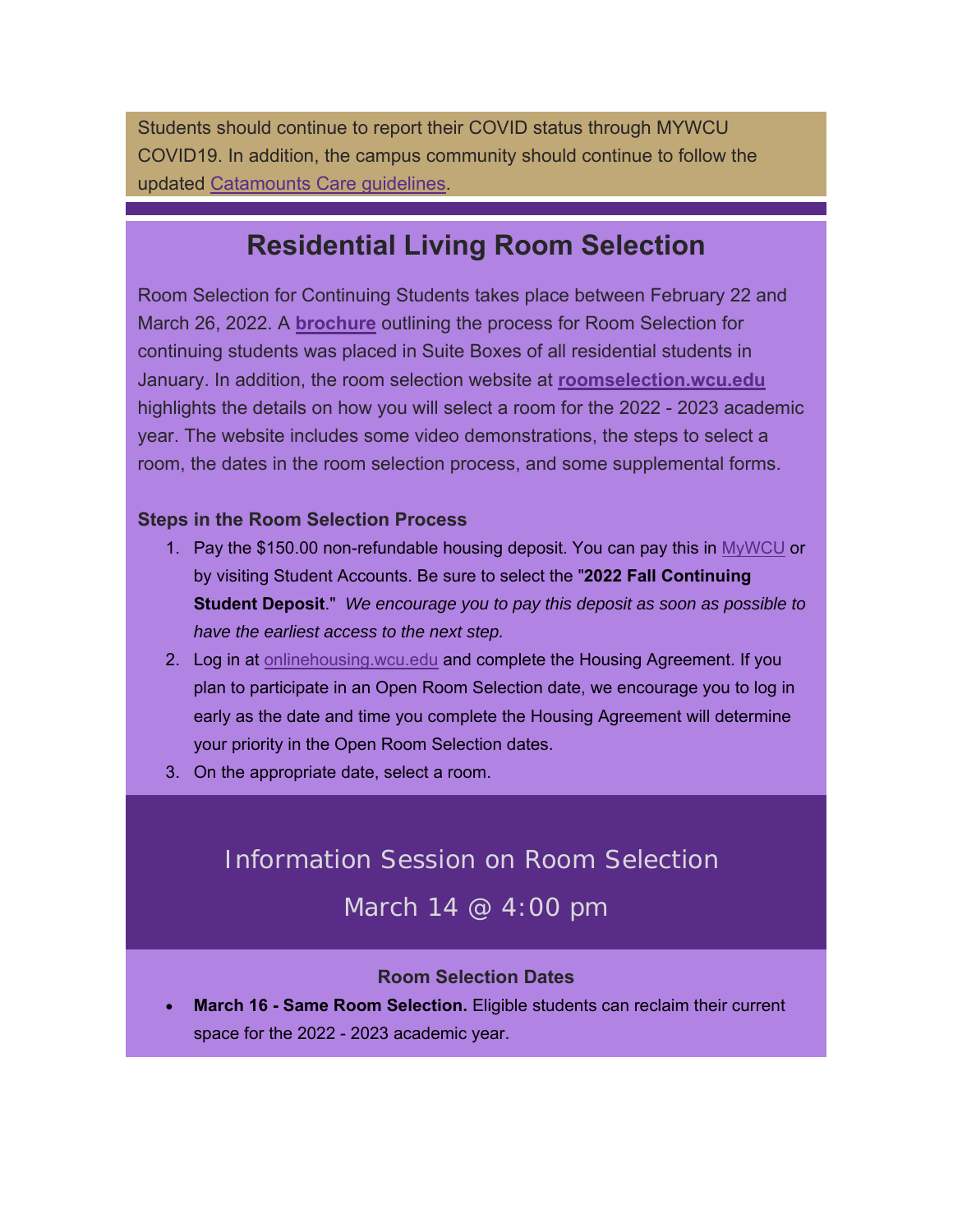- **March 17 Same Room Selection Room-mate Pull-In.** If you participated in Same Room Selection and your room-mate or suite-mate did not, you have the option to pull in room-mates and suite-mates.
- **March 19 Rising Upperclass and Graduate Open Room Selection and Room-mate Pull-In.** Rising upperclass and graduate students can select a room and pull in room-mates or suite-mates. *Students participating in this Open Room Selection date will be able to select rooms in Allen, Balsam, Blue Ridge, Buchanan, Judaculla, Madison, Noble and Robertson.*
- **March 23 Rising Sophomore Honors Room Selection and Room-mate Pullin.** Members of the Brinson Honors College who are classified as Rising Sophomores (began enrollment at WCU in Summer 2021, Fall 2021 or Spring 2022) can select a room in Balsam or Blue Ridge and pull-in room-mates.
- **March 26 Rising Sophomore Open Room Selection and Room-mate Pull-in.** Students who are classified as Rising Sophomores (began enrollment at WCU in Summer 2021, Fall 2021 or Spring 2022) can select a room and pull in roommates or suite-mates. Students participating in this Open Room Selection date will primarily select rooms in Harrill, Norton Road, Reynolds or The Village. Spaces in other buildings will be made available based on the number of Rising Sophomores remaining to select a room.

Info Session on Rising Sophomore Room Selection March 25 @ 2:00 pm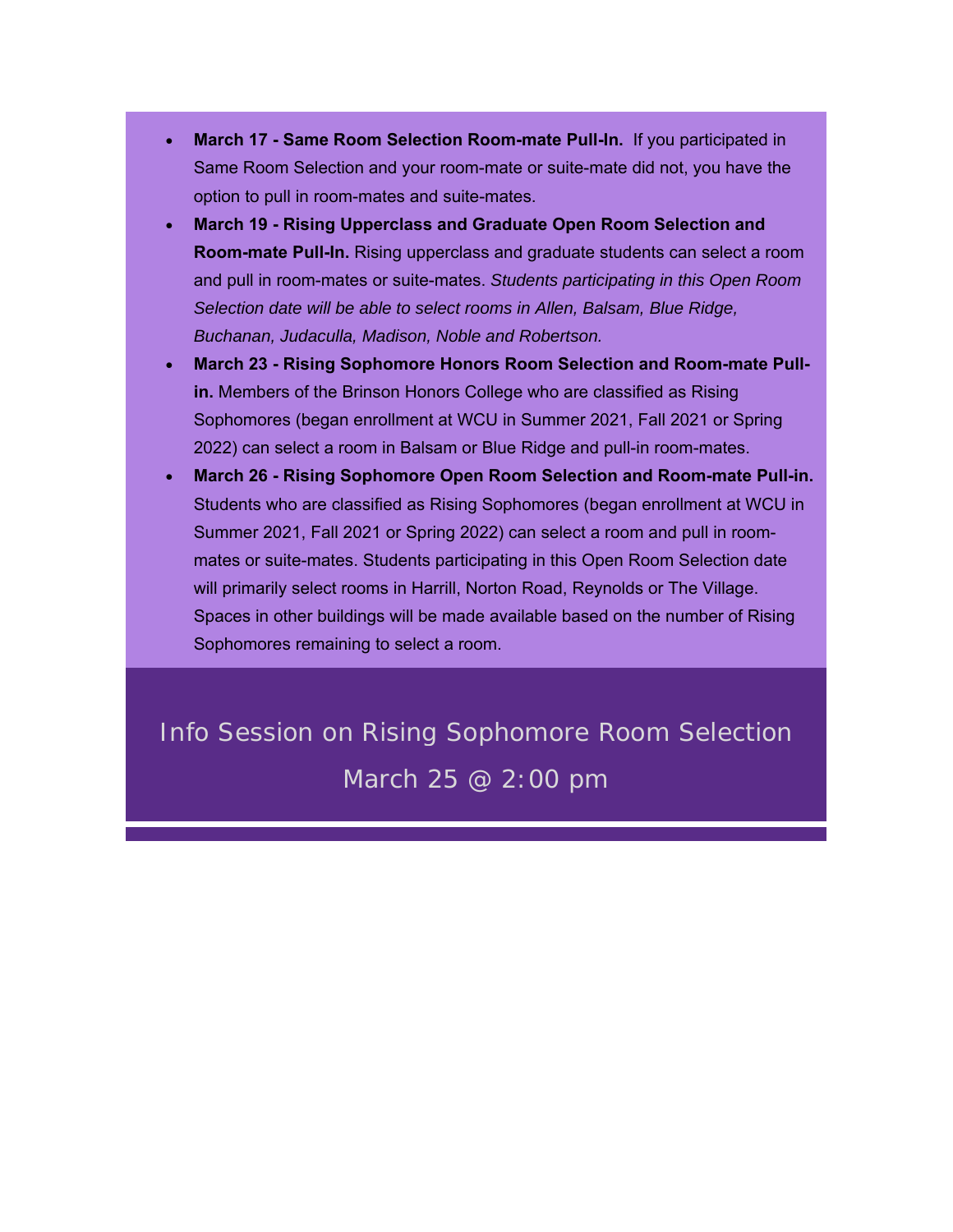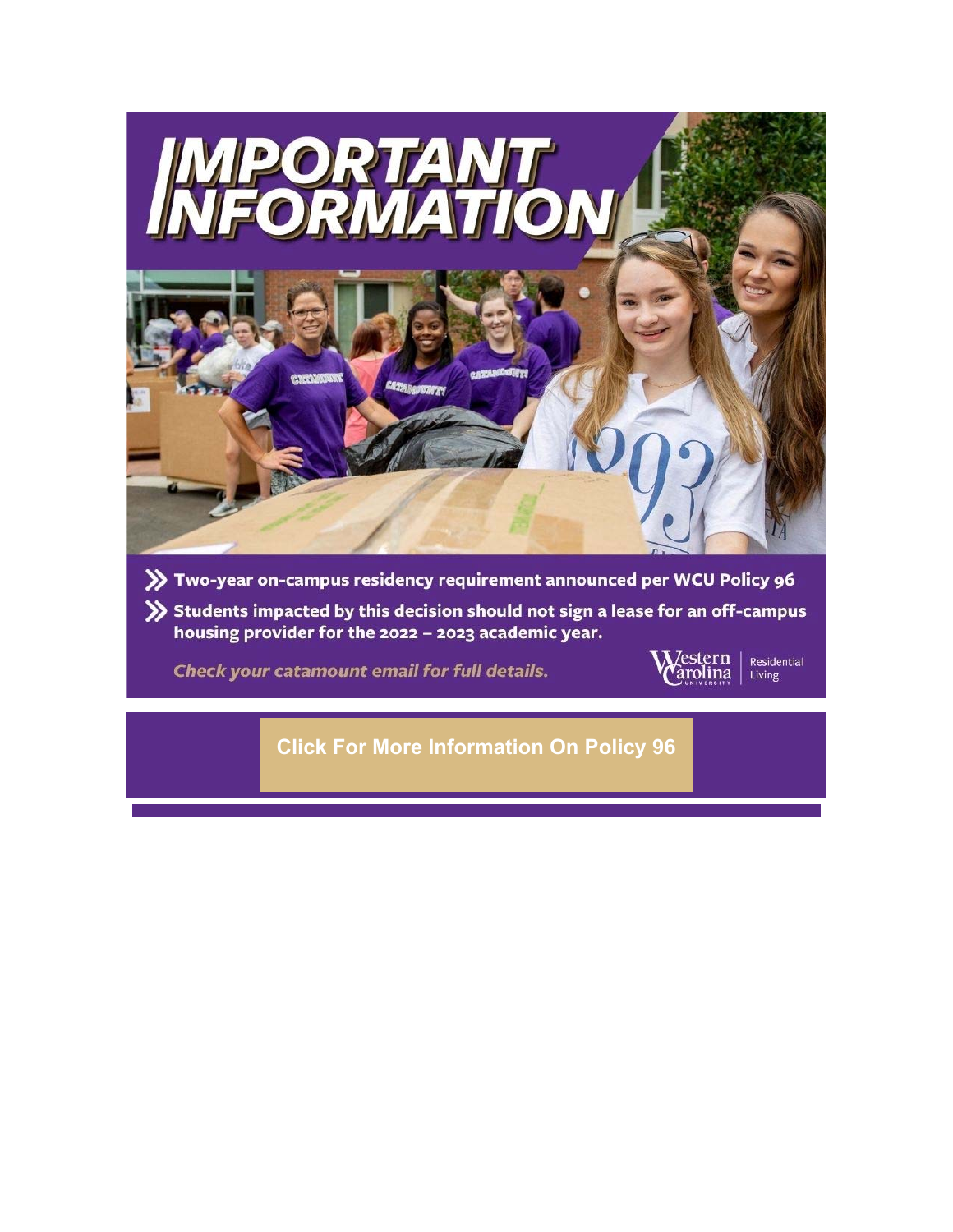

### **Catamount Dining**

Staffing and supply chain issues remain a challenge and are being mitigated as seamlessly as possible.

 Catamount Dining is finalizing details for a new program that will begin in Fall 2022, Catamount Dining's "Path to Leadership." This program will be comprised of five Juniors and five Seniors each semester. The program provides a competitive hourly rate with a stipend that covers the cost of those students' meal plans and tuition each semester. Upon graduation from WCU, these students are guaranteed a job as salaried managers with Aramark.

Catamount Dining is still hiring! If your student would like to come work for us, we offer flexible schedules, free meals, and competitive pay: https://westerncarolina.campusdish.com/Careers

# **Academic Check-In**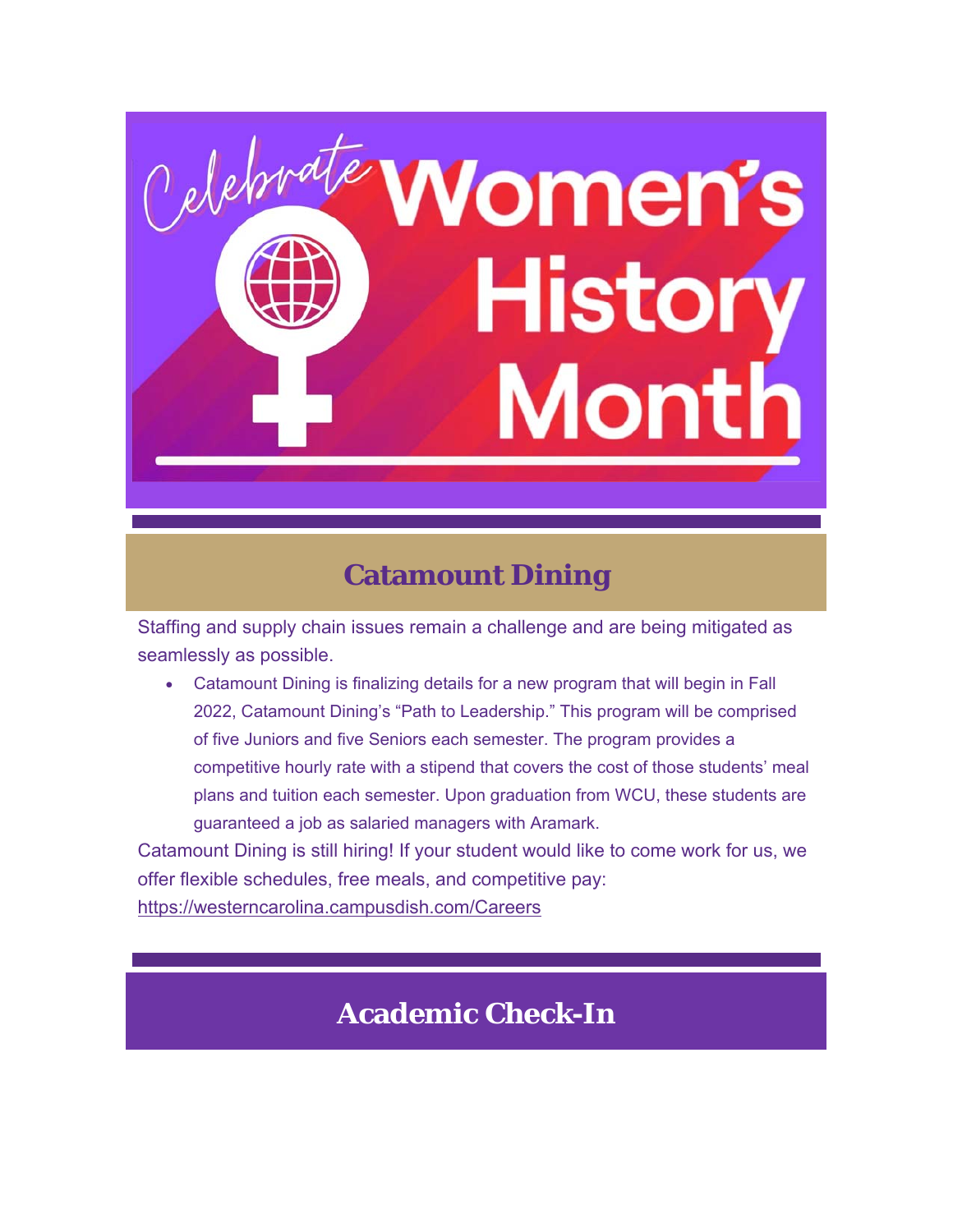If your student would like academic assistance, encourage them to visit **Tutoring Services**. The Writing and Learning Commons (Belk 207) and Mathematics Tutoring Center (KA 214) promote student success through math and course tutoring, writing support, academic skills consultation, exam prep, and more.



# offcampushousing.wcu.edu

# **Information Technology Update**

March 5, 2022, the IT Division staff will perform system maintenance to ensure the reliability and safety of the data center, 8:00 am - 8:00 pm.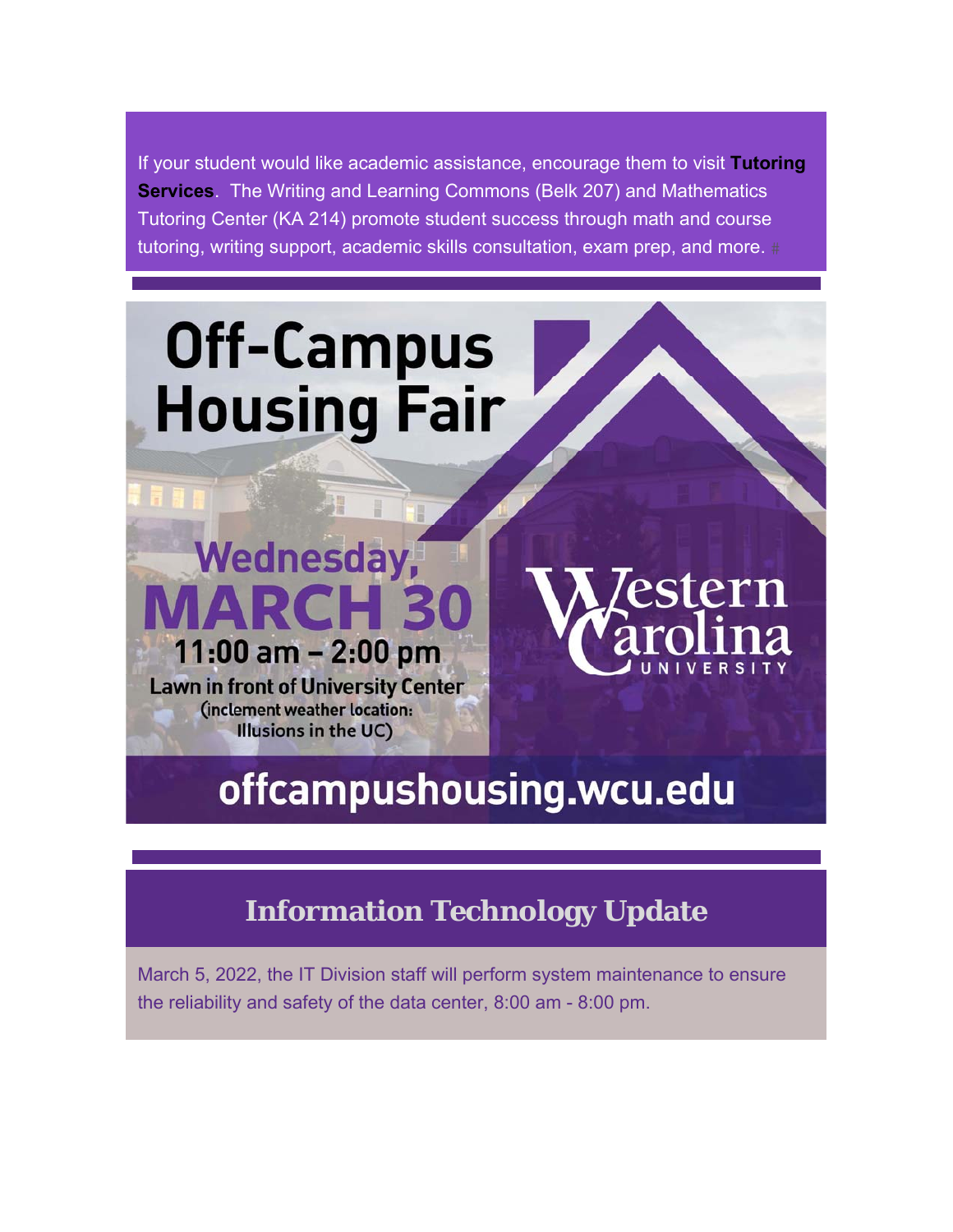March 9, 2022, from 6:00 pm – 8:00 pm, the Networking Department will be upgrading the wireless network. This will result in the wireless network being down for approximately two hours.

March 22, 10:00 am – 12:00 pm, Migration of Wireless Users to ClearPass in **Allen Hall.**

March 29, 10:00 am – 12:00 pm, Migration of Wireless Users to ClearPass in **Harrill and Judaculla Halls.**

#### **Out of the Darkness**

The Out of Darkness Annual Suicide Awareness WCU Event will begin at **4 pm** on **Sunday, March 27**. The Campus Awareness/Prevention Walk starts and ends at the Catafount.

The Out of Darkness Student Organization coordinates the annual campus walk for suicide awareness and prevention. They have been fundraising and have already raised \$1,000 of a \$2,000 goal for the event.

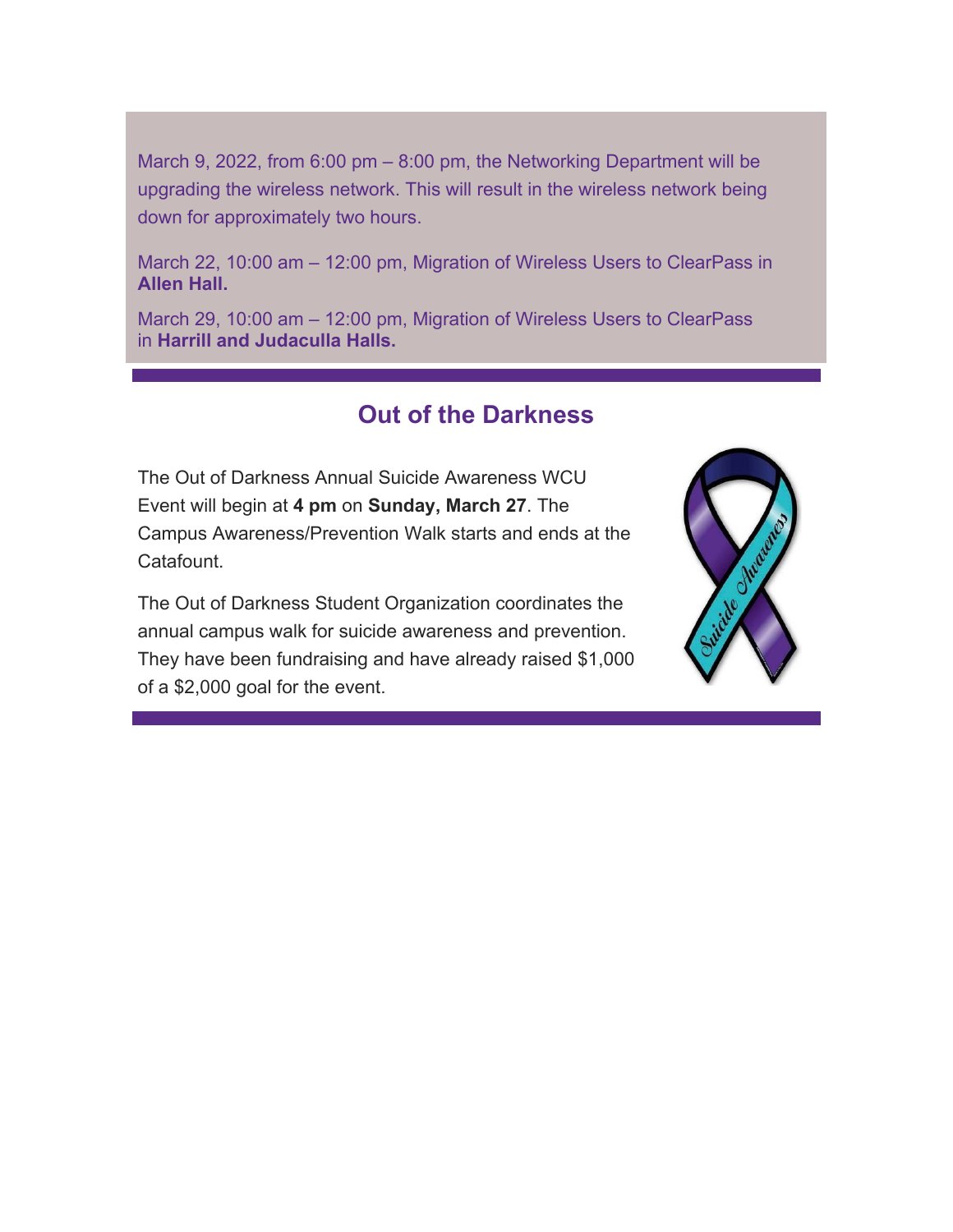